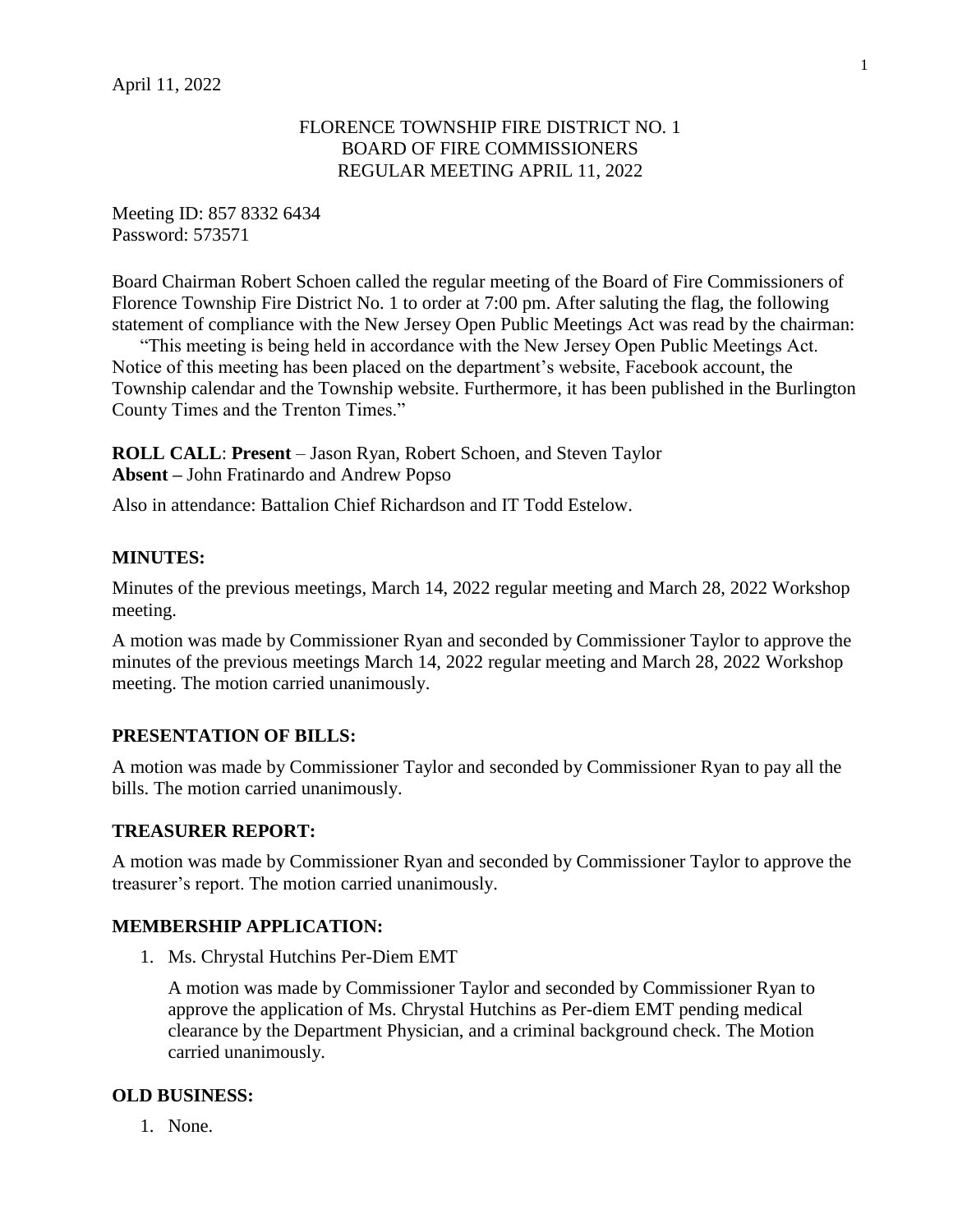#### **NEW BUSINESS:**

1. Approve payment of \$139,190.00 to Police and Fire Retirement System

A motion was made by Commissioner Ryan and seconded by Commissioner Taylor to approve the payment of \$139,190.00 to the Police and Fire Retirement System. Roll call vote: Commissioner Fratinardo – Absent; Commissioner Popso – Absent; Commissioner Ryan – Yes; Commissioner Schoen – Yes; Commissioner Taylor – Yes. The motion carried unanimously.

2. Approve payment of \$12,706.00 to Public Employees Retirement System

A motion was made by Commissioner Taylor and seconded by Commissioner Ryan to approve the payment of \$12,706.00 to the Public Employees Retirement System. Roll call vote: Commissioner Fratinardo – Absent; Commissioner Popso – Absent; Commissioner Ryan – Yes; Commissioner Schoen – Yes; Commissioner Taylor – Yes. The motion carried unanimously.

3. Approve payment of \$41,376.00 for the second annual installment of the FIRST Responder Joint Insurance Fund Assessment.

A motion was made by Commissioner Ryan and seconded by Commissioner Taylor to approve the payment of \$41,376.00 for the second annual installment of the FIRST Reponder Joint Insurance Fund assessment. Roll call vote: Commissioner Fratinardo – Absent; Commissioner Popso – Absent; Commissioner Ryan – Yes; Commissioner Schoen – Yes; Commissioner Taylor – Yes. The motion carried unanimously.

4. Approve the update to SOP Proposal Form (DF-SPF-01)

A motion was made by Commissioner Taylor and seconded by Commissioner Ryan to approve the updated SOP Proposal Form (DF-SPF-01). The motion carried unanimously.

#### **GOOD OF THE BOARD:**

1. None.

# **MEETING OPEN TO THE PUBLIC:**

A motion was made by Commissioner Ryan and seconded by Commissioner Taylor to open the meeting to the public. The motion carried unanimously.

Hearing none,

A motion was made by Commissioner Taylor and seconded by Commissioner Ryan to close the meeting to the public. Motion carried unanimously.

## **CLOSED SESSION:**

#### 1. Adopt **RESOLUTION 2022-14 EXCLUSION OF THE PUBLIC FROM MEETING**

A motion was made by Commissioner Ryan and seconded by Commissioner Taylor to adopt **RESOLUTION 2022-14 EXCLUSION OF THE PUBLIC FROM MEETING** to discuss Personnel and Contracts. Roll call vote: Commissioner Fratinardo – Absent; Commissioner Popso – Absent; Commissioner Ryan – Yes; Commissioner Schoen – Yes; Commissioner Taylor – Yes. The motion carried unanimously.

Note: Action may be taken after closed session.

7:06pm Closed session began. 7:48pm Closed session ended.